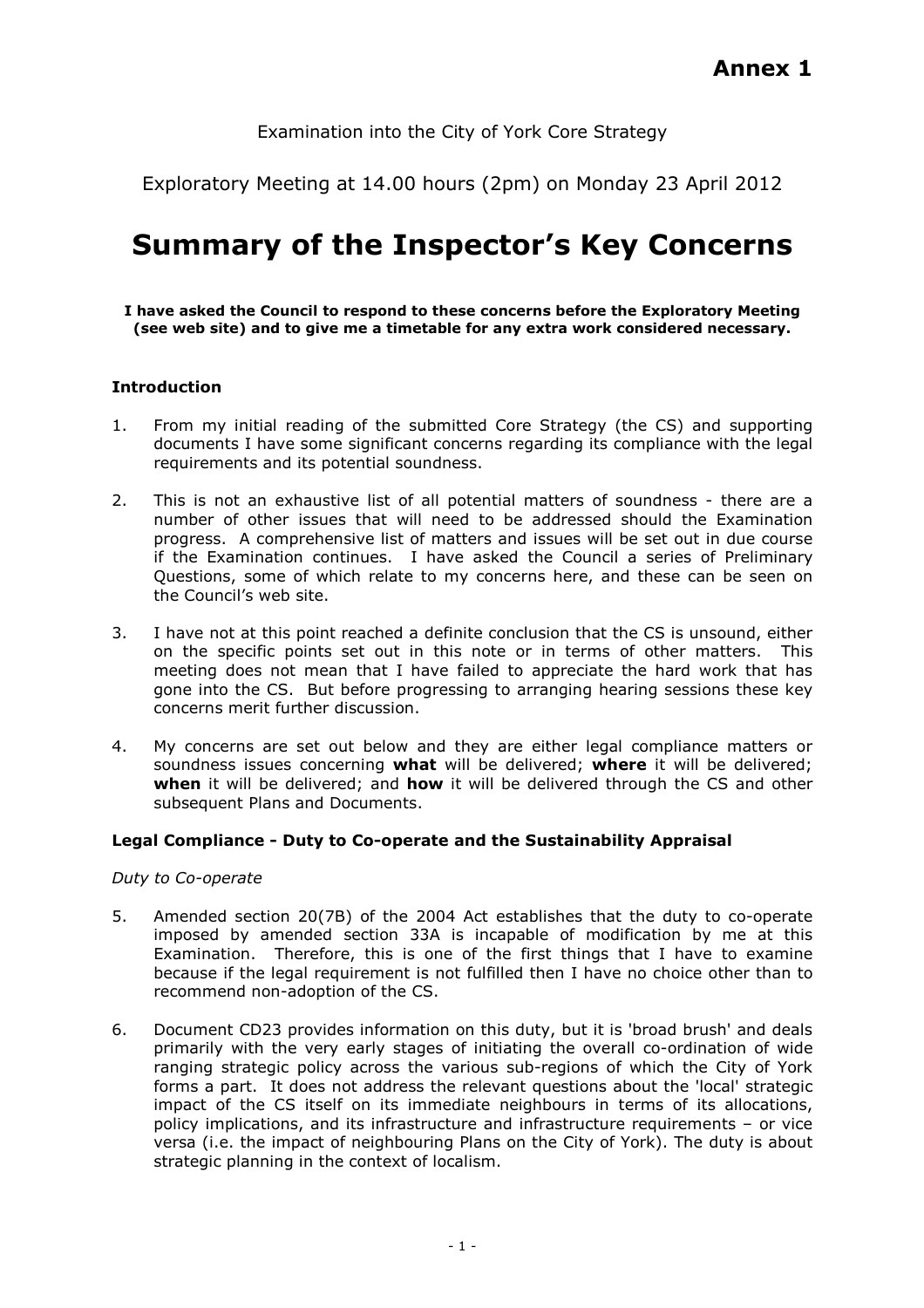7. The Council has said it will produce a further Supporting Paper on how it has satisfied the legal duty to co-operate during the preparation of the CS, and I will consider this before making any further judgement on this matter.

#### Sustainability Appraisal

8. The Council will be aware of the various court cases on Sustainability Appraisals (SA) of Plans, including that at Forest Heath and the recent case involving the Joint Greater Norwich Core Strategy. The judge in that last case said that "the need for outline reasons for the selection of the alternatives dealt with at the various stages" of a Plan's preparation has to be addressed in the final SA of that Plan.

Forest Heath: http://www.bailii.org/ew/cases/EWHC/Admin/2011/606.html (see in particular paragraphs 15 to 17 and 40).

The Greater Norwich judgement of 24 and 29 February 2012 is not yet available on the Bailii web site. The Court upheld one of the grounds of challenge in finding that the local planning authorities there had not complied with the requirements of the Strategic Environmental Assessment regime because they had not properly considered alternative options that did not rely on significant housing growth in one part of the plan area. The Court ordered that the housing strategy for the Broadland District be reconsidered.

- 9. Thus, the final SA here has to outline the reasons why the various alternatives previously canvassed are still not as good as the proposals now being put forward in the CS. So far as I can see, the final SA (CD3) does not undertake this assessment adequately in its section 4, although the SA is missing its Annex 3 and it might be that this missing Annex may do this.
- 10. The Preferred Options SA (CS15) considers options and alternatives in its section 4, but I have difficulty in understanding from that why particular alternatives were not chosen in preference to others that were. The text appears to be a generalised discussion of the options, concentrating on the proposed policies performance against SA objectives, without clear conclusions as to which overall alternative strategy should be pursued. The same is true of the Issue and Options 2 SA (CS6). Moreover, I am not convinced that the options selected are reasonable policy alternatives.
- 11. At submission I became the joint SA authority with the Council, and this joint responsibility continues until my final report is issued. However, the Council will become the competent authority on adoption and so it will have to deal with any resulting s113 challenge under the 2004 Act. Is the Council satisfied that the SA accompanying the draft plan (the submission CS) adequately gives reasons, or summarises or repeats the reasons that were previously given, for rejecting any reasonable alternatives, and that those reasons if given previously are still valid?

#### The overall strategy and the amount of development, its distribution, and its delivery across the City of York area

12. The CS is the place to make key decisions about the distribution of development and to set out clear guidance for the allocation of sites in future Plans. The strategy for the amount and distribution of development needs to be clear and based on a robust justification. It also needs to be realistically deliverable. I am concerned that this may not be the case with the submitted CS.

#### Appropriate strategy

13. In order to be sound, the CS has to be justified using proportionate evidence to show that it is the most appropriate strategy when considered against the reasonable alternatives. For the reasons set out above on my SA concerns, I am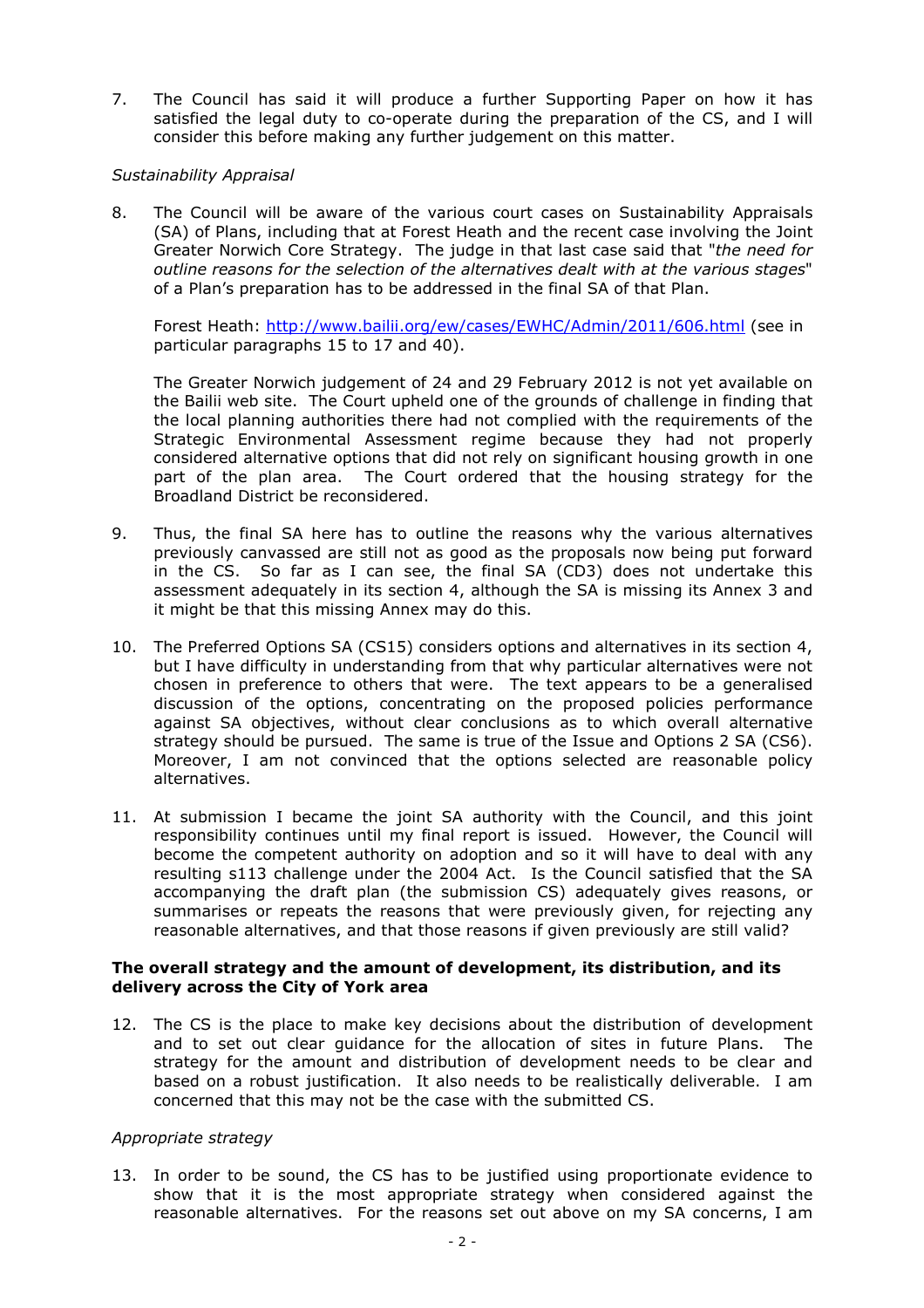not convinced that the overall strategy is, in fact, the most appropriate as I cannot identify what reasonable alternatives were considered and why they were rejected.

#### Residential development

- 14. Policy CS6 identifies around 12,270 dwellings out of the 16,000 proposed during the plan period. This leaves some 3,730 dwellings for which the CS does not specify a geographical location, which it should do as a vital strategic matter.
- 15. The CS takes account of windfalls in the first 10 years of the plan period, which Government policy says should not be done unless compelling evidence of genuine local circumstances that prevent specific sites being identified is provided. This has not been done. Correcting this would increase the numbers of unidentified dwellings by some 1,400 to around 5,130 dwellings.
- 16. It is clear from the above that the Areas of Search are likely to be used to accommodate most of the 5,130 dwellings in the longer term. The shortfall is so large that the CS has to take this hard, strategic decision now – it cannot rely on the hope that windfalls or other brownfield sites will take up a shortfall of such a large extent. Key sites which are critical to the delivery of the housing strategy over the plan period must be identified in the CS. But I can find no evidence on the potential capacity of these Areas of Search, or even on their likely area for housing. And they are not assessed in the SHLAA.
- 17. I am aware that some representors believe the Council has under-allocated in terms of housing numbers, and that the proposed densities in policy CS9 are too high. If the Examination shows these to be justified concerns, then any necessary increase in housing numbers or relaxation in housing densities would exacerbate the above situation.
- 18. There is no housing trajectory in the CS, and that in the evidence base (CD13) is unclear about how and when all the required housing will be accommodated in the plan period, especially during its end period.
- 19. There is no information on whether the CS has identified specific deliverable sites sufficient to provide five years worth of housing against the housing requirements, and a supply of specific, developable sites or broad locations for growth for the next two five year periods (15 years in total), as required by Government policy.
- 20. I am not confident that the evidence shows that the larger villages in the settlement hierarchy can accommodate 13% of the new housing over the plan period. The CS does not say how this would be split up between the villages.
- 21. Policies CS3 and CS4 leave the detail of the York Central and British Sugar/Manor School strategic allocations to supplementary planning documents (SPDs). The sites are too large, too complex and, most importantly, the level of detail in the CS is too sparse on what goes where and when for this to be left to SPDs. They should each be guided by an AAP, like the City Centre (policy CS2), and the CS policies need more detailing.

#### Employment development

22. Policy CS16 sets out the strategy for the development of employment land. Irrespective of whether the amount chosen is right or wrong for York's regional role (which is for the Examination to debate), the CS does not provide any detail on the amount of land needed to be allocated to meet the chosen target; is not totally clear on where it will be located; and does not say when or how it will be delivered. There is no proper analysis in the CS of need balanced against committed sites and allocated sites, by site and over time – that is, there is no 'employment land trajectory'. This major question cannot be avoided.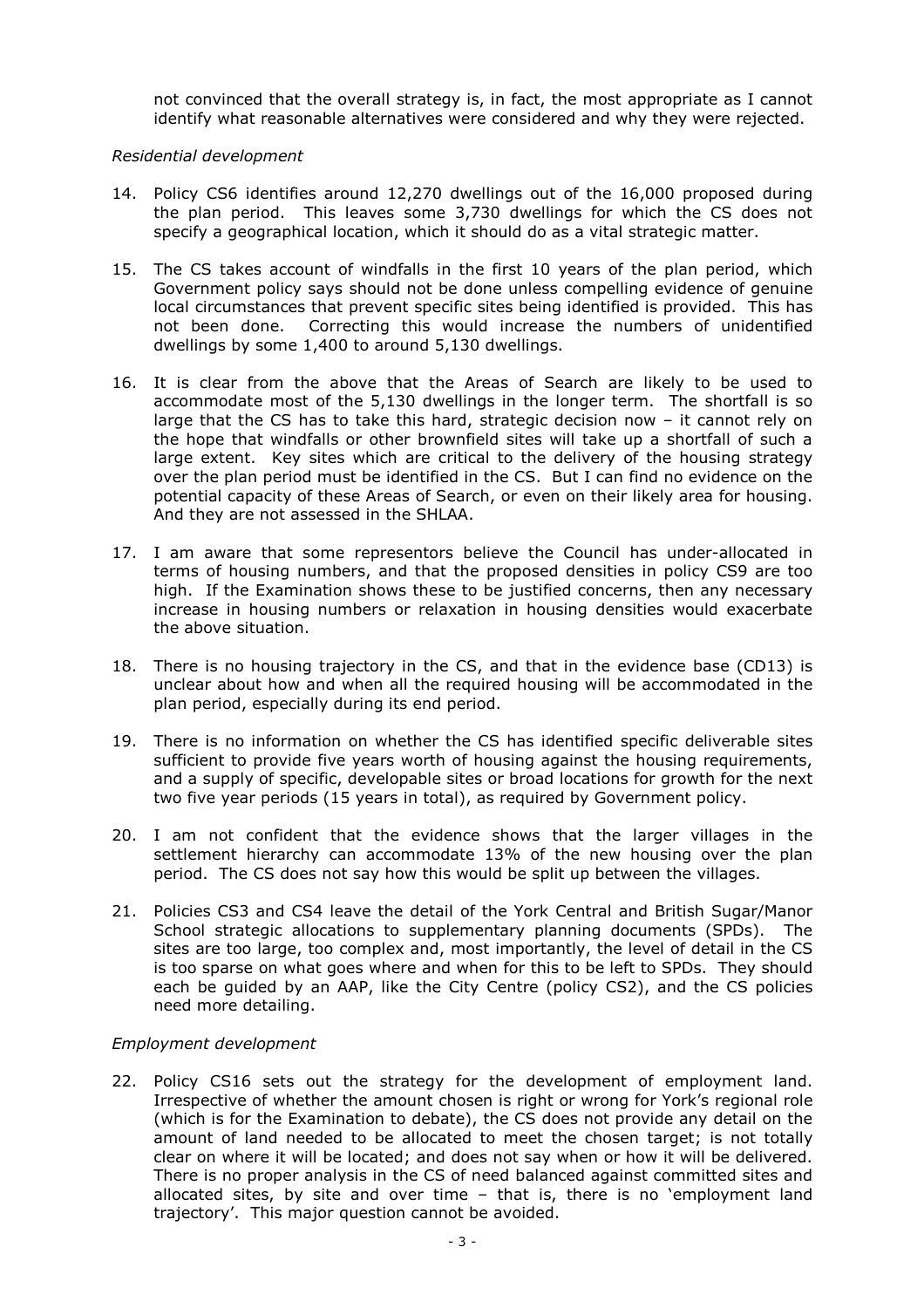- 23. Document CD14 sets out some of this missing information, the relevant parts of which should be in the CS. But it also shows that the analysis does not cover the whole plan period (only to 2029, and that with some uncertainty), and that there is a large over-supply in B1 (a) offices and B1 (b) research and development. The CS does not say what the implications of this over-supply might be (for instance, on housing numbers and the sub-regional economy of nearby Districts), nor what it intends to do (if anything) about it. Again, the CS must answer these obvious strategic questions.
- 24. The Area of Search C (Northminster) is left in the CS as a possible development but the figures in CD14 seem to indicate that it is not needed during the plan period. That begs the question as to why the CS even mentions it and tentatively suggests its allocation, especially as it lies in the Green Belt.

#### Community facilities development

25. Policy CS11 and paragraph 11.7 identify the need for a new swimming pool and a community stadium. These are key strategic land use decisions which need to be taken in the CS, but the policy fails to identify where, when or how these facilities will be provided. Similarly for a new fire station mentioned in policy CS12 and paragraph 11.11. There are other new strategic sports facilities mentioned in the evidence base which might also be required during the plan period, such as a measured closed circuit cycling facility to accommodate training and competitive events, and these are not dealt with in the CS, which they should be.

#### Waste and Minerals

- 26. The CS does not seem to deal adequately with the strategic issues of waste disposal. How and where will waste be disposed of or otherwise treated or handled? Is any of this cross-boundary? In particular, what is planned for Commercial and Industrial Waste and for Construction, Demolition and Excavation Waste? No clear strategic guidance is given to whatever 'the appropriate DPD' is that will handle these matters, nor is there any timescale for that DPD.
- 27. What minerals will actually be required during the plan period? Is coalbed methane required? What mineral reserves are there and where? What should be done to safeguard them? Are Minerals Safeguarding Areas or 'landbanks' required? Are sites for future mineral working needed and identified? Where are the criteriabased policies against which planning applications for mineral working will be considered and specific sites will be allocated? Is it necessary to include policies to safeguard existing and potential storage, handling and processing facilities for the bulk transport of minerals? What monitoring targets are therefore necessary? These basic questions are not answered. No clear strategic guidance is given to whatever 'the appropriate DPD' is that will handle these matters, nor is there any timescale for that DPD.

#### Deliverable and so effective

28. To be effective (a soundness criteria) the CS should be deliverable over its period In a number of cases there appear to be significant infrastructure or remediation costs associated, for instance, with the strategic allocations for new development (e.g. two rail bridges for York Central). The Council's Infrastructure Delivery Plan (CD9) is generalised and deals with infrastructure by function across the whole of the plan period and not by allocated site. The infrastructure policy (CS25) does not assist – indeed it says that critical elements of infrastructure have not been considered – and there are some expensive road schemes mentioned in CS18 which are to be funded by developments (paragraph 15.9). It is not at all clear which infrastructure requirements are needed to be completed before each proposed development site can proceed.